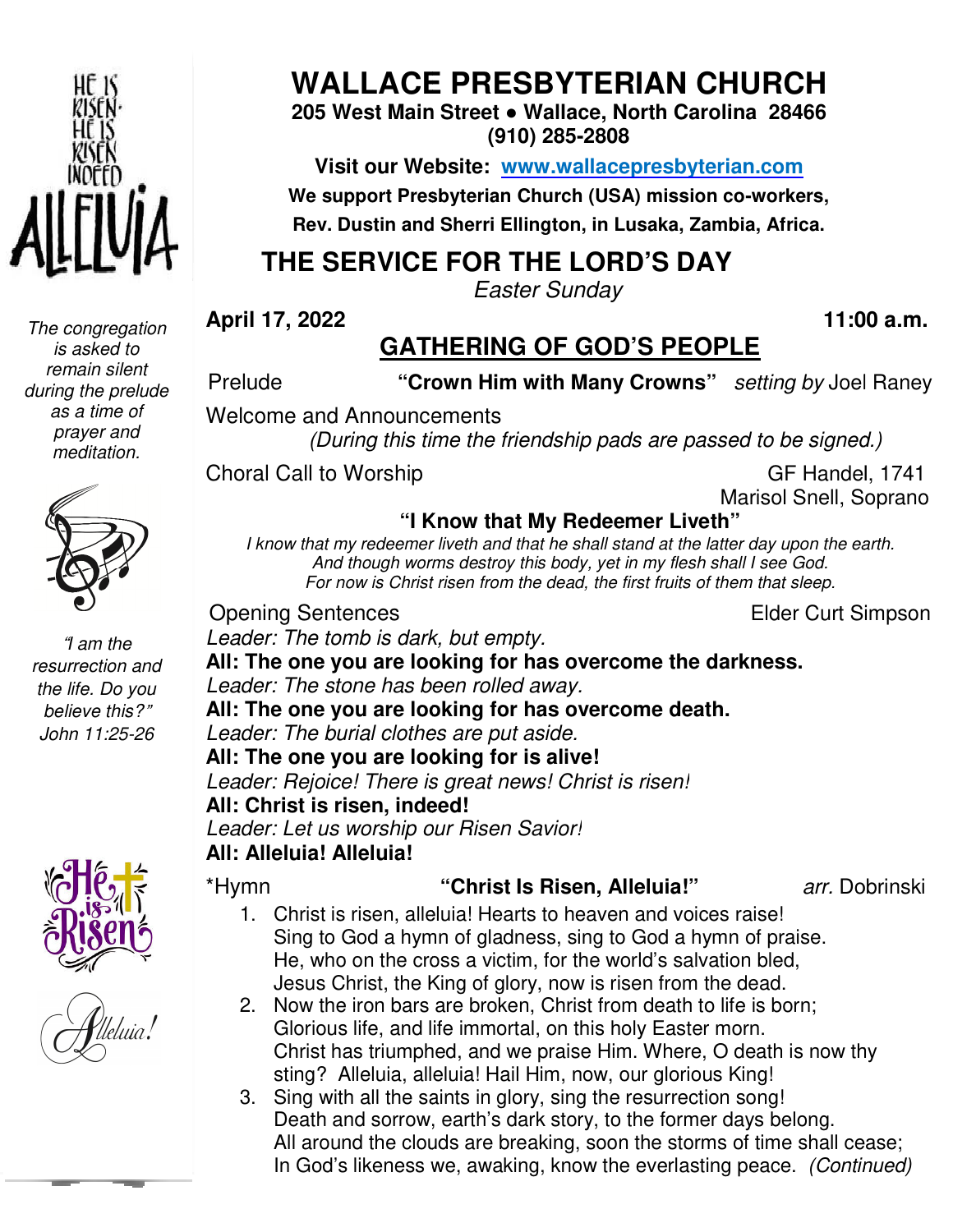*you will be "If you confess with your lips that Jesus is Lord and believe in your heart that God raised him from the dead, saved." Romans 10:9* 

 $\ddot{ }$ *"Easter was when Hope in person surprised the whole world by coming forward from the future into the present." N.T. Wright in Surprised by Hope* 

*"Blessed be the God and Father of our Lord Jesus Christ! By his great mercy he has given us a new birth into a living hope through the resurrection of Jesus Christ from the dead." 1 Peter 1:3* 

4. Alleluia, alleluia! Soar we now where Christ hath led. Alleluia, alleluia! Following our exalted Head. Christ, the Lamb, for sinners given, rises to His throne above. Jesus Christ, the King of glory, reigns eternal as His love.

#### \*Unison Prayer of Confession

Ī  **Almighty God, in raising Jesus from the tomb you have given us the sure sign of your power to deliver us from sin and death and to renew our whole creation. We confess that we still fall into doubt and fear. We continue to cling to selfish ways and doubt your power to make all things new. Forgive our lack of faith. Have mercy on our weakness. Raise us from the death of sin that we may live with Christ in the joy of his resurrection, now and forever. Lord, hear our prayers . . .** 

 **All: that Christ Jesus came into the world to save sinners.**  *Leader: May we praise God this day and all days to come. Alleluia! Christ has*   \*Responsive Assurance of Pardon  *Leader: The saying is sure and worthy of full acceptance, died!* **All: Alleluia! Christ is risen! Alleluia! Christ will come again!**

Gloria Patri

#### **Glory Be to the Father Glory be to the Father, and to the Son, and to the Holy Ghost; as it was in the beginning, is now, and ever shall be, world without end. Amen, amen.**

### **PROCLAIMING GOD'S WORD**

Children's Sermon

Prayer for Illumination

**Loving God, come and speak to our hearts today. May we, like those on the Emmaus Road, find your words burning with hope in our lives. Strengthen us and give us courage for the journey ahead. We pray in the name of our risen Lord and Savior Jesus Christ, your Word made flesh. Amen.** 

| Gospel Lesson | Luke 24:1-12                           | <b>Elder Curt Simpson</b> |
|---------------|----------------------------------------|---------------------------|
| *Hymn #826    | "Lift High the Cross"                  | <b>CRUCIFER</b>           |
| Gospel Lesson | Luke 24:13-35, focused on verses 33-35 |                           |

Sermon **"The Lord Has Risen Indeed!"** Dr. Philip K. Gladden

A Time for Silent Reflection Pastoral Prayer with The Lord's Prayer

**Our Father who art in heaven, hallowed be Thy name. Thy kingdom come, Thy will be done, on earth as it is in heaven. Give us this day our daily bread; and forgive us our debts, as we forgive our debtors; and lead us not into temptation, but deliver us from evil. For Thine is the kingdom and the power and the glory, forever. Amen.**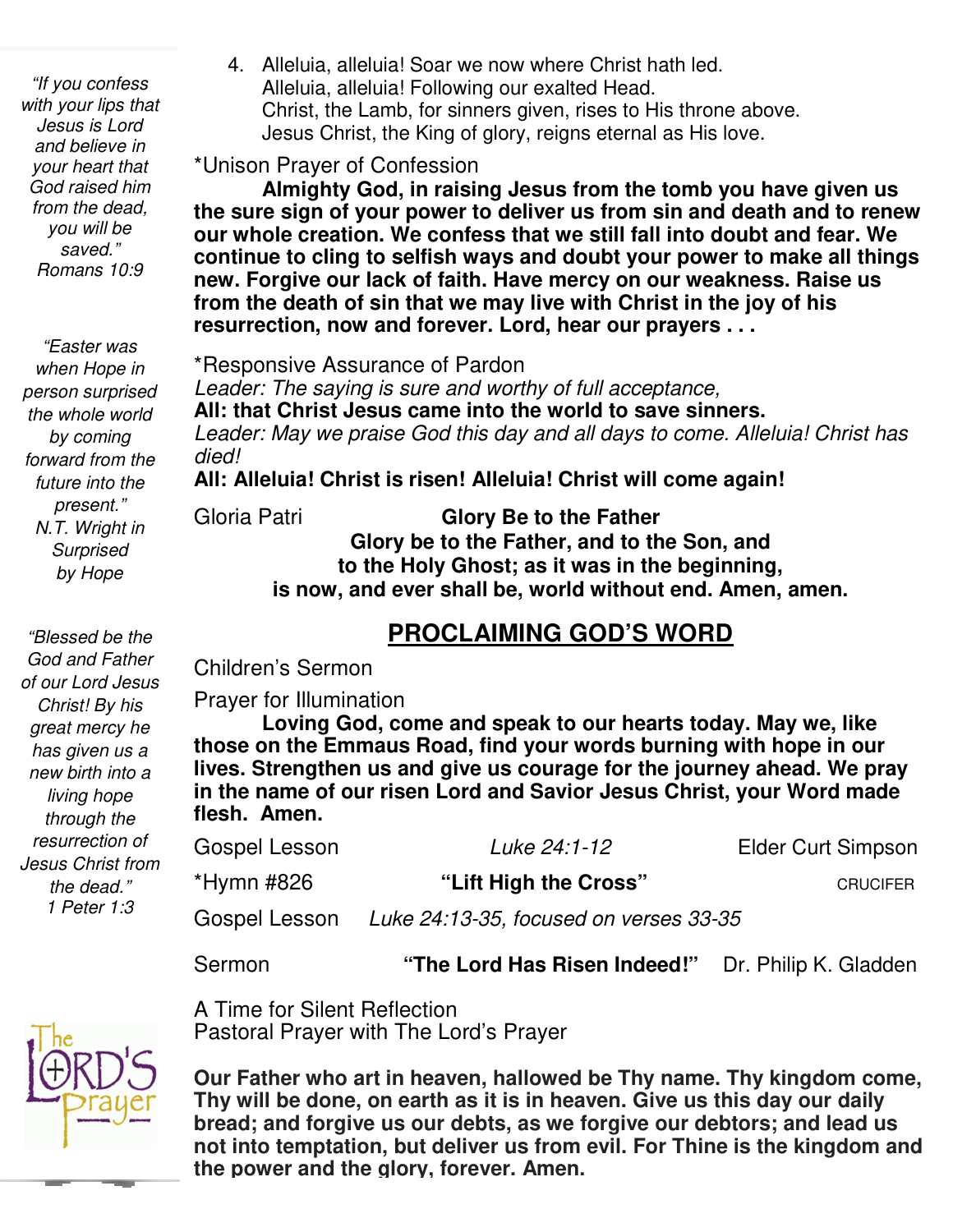## **GIVING THANKS TO GOD**

Presentation of Tithes and Offerings

One Great Hour of Sharing Offering

Offertory Anthem

**"He Is Alive!"** Joel Raney

*Why are you crying? Why do you*<br>*Who are you searching for? What do*<br>*The tomb is empty, the stone is rollyour Lord, once crucified, the one who b*<br>*h arms stretched open wide is standin*<br>*ppen your eyes and see, open you* 

*Why are you crying? Why do you weep? Who are you searching for? What do you seek? The tomb is empty, the stone is rolled away. Your Lord, once crucified, the one who bled and died, With arms stretched open wide is standing by your side. Open your eyes and see, open your heart and know*

*And he is with you now, and forever will keep you safely by his side, In endless love abide. Why do you weep? I come to the garden alone, while the dew is still on the roses; And the voice I hearden alone, while the dew is still on the roses;*<br>And the voice I hear, falling on my ear, the Son of God discloses.

*And he walks with me, and he talks with me, And he tells me I am his own, own,* And the joy we share, as we tarry there, none other has ever known.



 *have died."* 

*1 Corinthians 15:20* 

*"But in fact Christ has been raised from the dead, the first fruits of those who* 



*"The sting of death is sin, and the power of sin is the law. But thanks be to God, who gives us the victory through our Lord Jesus Christ." 1 Corinthians 15:56-5* 

*He'll keep you by his side, in endless love abide. Why do you weep? abide.* \*Doxology and Prayer of Dedication *Praise God from whom all blessings flow; Praise Him all creatures here below; Praise Him above ye heavenly host; Praise God from whom all blessings flow;<br>Praise Him all creatures here below;<br>Praise Him above ye heavenly host;<br>Praise Father, Son, and Holy Ghost. Amen.* 

The Affirmation of Faith: **[ [From "A Declaration of Faith" and "A Brief**  Statement of Faith" of the Presbyterian Church (U.S.A.)] **We are certain that Jesus lives. He lives as God with us, touching all of human life with the presence of God. He lives as one of us with God. Because he shares our humanity and has bound us to himself in love, we have an advocate in the innermost life of God. In life and in death we belong to God. With believers in every time and place, we rejoice that nothing in life or in death can separate us from the love of God in Christ Jesus our Lord.** Glory be to the Father, and to the Son, and to the Holy Spirit. Amen. \*Hymn #232 **Williams Christ Is Risen Today" Deash EASTER HYMN** \*Benediction We are certain that Jesus lives.<br>He lives as God with us,<br>touching all of human life with the<br>He lives as one of us with God.<br>Because he shares our humanity<br>and has bound us to himself in lov<br>we have an advocate in the inn

\*Postlude

\**All who are able may stand.*